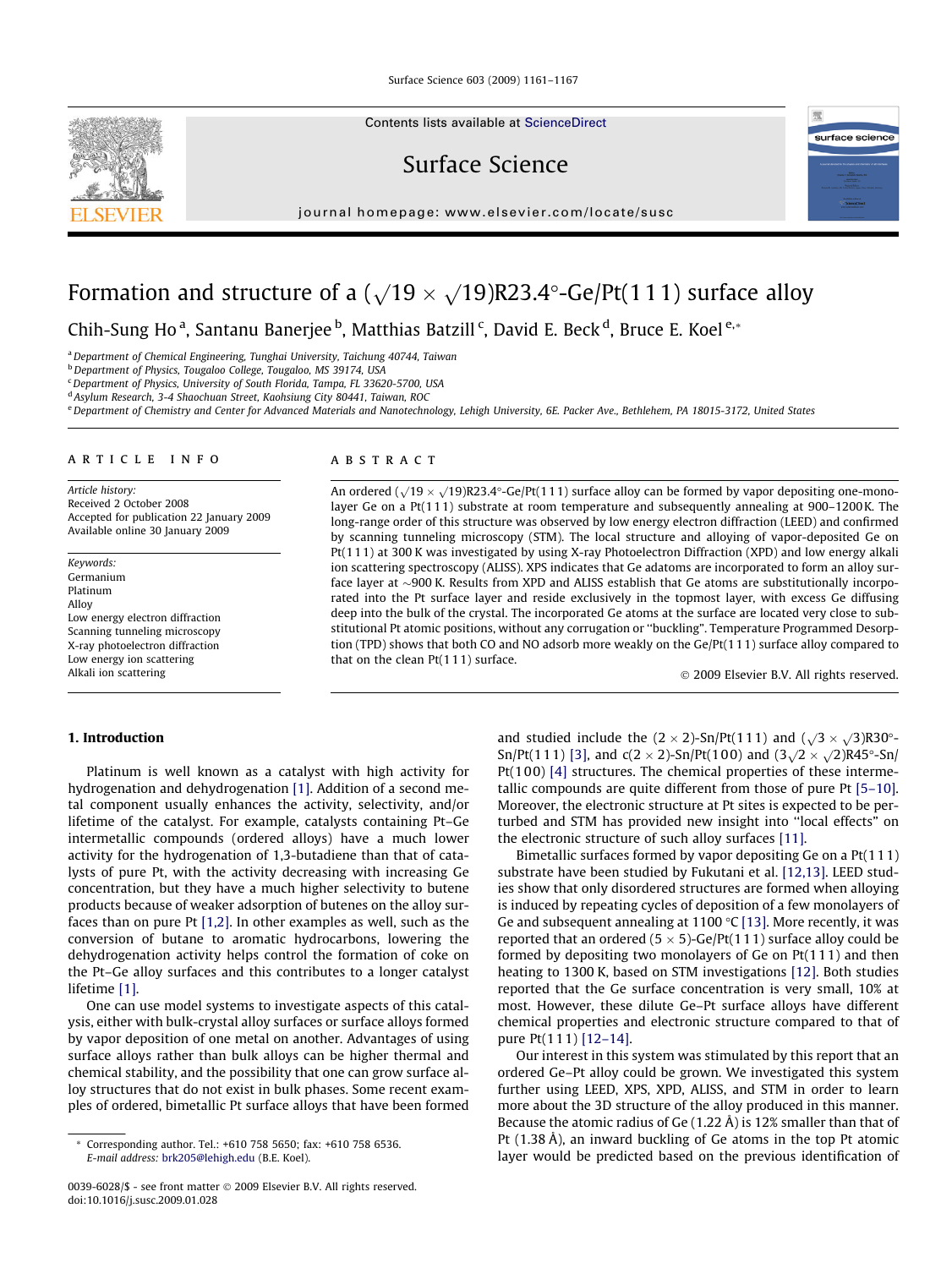a linear relationship between buckling distance and lattice mismatch for *fcc* metals [\[15–17\]](#page-6-0). Our results differ somewhat from the previous studies cited above, and we found that a  $(\sqrt{19} \times \sqrt{19})R23.4^{\circ}$ -Ge/Pt(111) surface alloy is formed upon annealing a 1-ML Ge film to 900–1200 K. The Ge concentration at this alloy surface is very dilute, only 5.3%. This finding is quite exciting because the Ge is much more dilute than the alloyed Sn found in previous studies of Sn–Pt surface alloys [\[3,4\].](#page-6-0) Thus, this alloy contains much larger Pt ensembles that are available for reactions and offers new opportunities for further developing structure–reactivity relationships at alloy surfaces.

# 2. Experimental methods

The experiments were conducted in an ultrahigh vacuum (UHV) chamber and apparatus that is essentially the same as shown and described previously [\[18,19\]](#page-6-0). The chamber is a two-level UHV system with a base pressure in the low  $10^{-10}$ -Torr range during experiments. The chamber was equipped with an UTI 100C quadrupole mass spectrometer (QMS) for temperature programmed desorption (TPD) and four-grid electron optics for low energy electron diffraction (LEED) on the top level. The bottom level contains a dual Al/Mg X-ray source, Colutron ion gun to provide a monoenergetic and collimated ion source, ion gun for Ar+ -ion sputtering, and Perkin–Elmer Model 10-360 spherical capacitor analyzer (SCA) for X-ray photoelectron spectroscopy (XPS), X-ray photoelectron diffraction (XPD), and low energy ion scattering (LEIS), and alkali ion scattering spectroscopy (ALISS). The SCA is mounted at a fixed scattering angle  $\theta$  of 144° for LEIS and ALISS. Several ports were utilized for gas dosing and metal deposition at convenient positions.

A custom sample holder capable of both resistive and electronbeam heating was attached to a VG Omniax manipulator. A Pt(111) single crystal sample (Atomergic Chemetals Corp.) was used, which was 10-mm diameter and 1.0-mm thick and was oriented to within +/ $-0.5^{\circ}$ . The crystal was held on the sample holder by two W wires that fit into slots at the edge of the crystal. A chromel/alumel thermocouple that was spot-welded to the edge of the crystal was used to monitor the sample temperature. The manipulator had three translational (X, Y, and Z axes) and two rotational (polar and azimuthal angles) degrees of freedom. Both rotational motions were controlled by stepping motors that could be operated either manually or programmed through a computer. The accuracy of our measurements of the polar angle ( $\psi$  for XPD and  $\psi$  for ALISS), azimuthal angle  $\phi$ , and scattering angle  $\theta$  are ±0.5°,  $\pm 1^{\circ}$ , and  $\pm 0.5^{\circ}$ , respectively. The Pt(111) crystal was cleaned by a standard procedure involving cycles of Ar<sup>+</sup>-ion sputtering, heating in an oxygen ambient and annealing to high temperatures in vacuum [\[3,7,18,20\]](#page-6-0). The cleanliness of the surface was checked by XPS and LEED which showed a sharp p(1  $\times$  1) pattern.

The Ge doser was made by placing high-purity Ge metal pieces (ESPI, 6N, 16 mesh) inside an evaporation boat constructed of Ta. Ge deposition was performed by resistively heating the Ta boat to evaporate Ge atoms through a small pinhole in the boat cover onto the crystal surface. The doser temperature was monitored by a chromel/alumel thermocouple spot-welded to the center of the rear side of the Ta boat. As described later, the Ge coverage  $\Theta_{\text{Ge}}$  was evaluated by using CO TPD. In this paper,  $\Theta_{\text{Ge}}$  = 1 monolayer is defined with respect to the Pt surface atom density corresponding to 3.01  $\times$  10<sup>15</sup> atoms/cm<sup>2</sup>.

All XPD and ALISS measurements reported in this paper were taken on the ordered  $(\sqrt{19} \times \sqrt{19})R23.4^{\circ}$ -Ge/Pt(111) surface alloy created by depositing one-monolayer Ge onto the Pt(111) surface at room temperature and subsequently annealing at 1000 K. This structure was confirmed both by LEED and STM. No other conditions of initial Ge coverage were investigated.

The polar angle  $\psi$  in ALISS is defined with respect to the crystal surface, with  $\psi$  = 0° corresponding to incident ions parallel to the surface. The angle between the ion source and the SCA is  $36^{\circ}$ . Therefore, the ion scattering angle  $\theta$  is fixed at 144°. The Na<sup>+</sup>-ion source was a thermal emission, aluminosilicate cathode (SPEC-TRA-MAT, INC.) which had been ion exchanged with sodium ions. This type of ion emitter material has an advantage that it does not readily react with the atmosphere. The ALISS spectra for the Ge/ Pt(111) alloy were measured and analyzed in a manner similar to that in our previous  $Zn/Pt(111)$  study [\[18\]](#page-6-0). The Na<sup>+</sup>-ion source operating conditions and signal scan parameters were also identical to those reported in Ref. [\[18\].](#page-6-0)

Following the traditional convention in XPD, the polar angle  $\psi$ is defined oppositely to that in ALISS with respect to the surface normal, such that  $\psi = 0^{\circ}$  corresponds to the analyzer located perpendicular to the surface. The angle between the X-ray source and the analyzer is fixed at  $42.5^{\circ}$ . An Al-K $\alpha$  X-ray source was used for both XPS and XPD scans. The X-ray source operating conditions and signal scan parameters were identical to those reported in Ref. [\[18\]](#page-6-0), except for the Ge  $2p_{3/2}$  scan range which was from 1230 to 1205 eV.

### 3. Results and discussion

#### 3.1. Evaluation of 1-ML Ge coverage

Fig. 1 shows a CO ''uptake" curve obtained from the integrated area under CO desorption peaks in TPD obtained for increasing amounts of Ge deposited on the Pt(111) surface at 300 K. CO TPD curves were obtained by exposing CO to the Ge/Pt(111) surface at 300 K, forming a saturation coverage of CO, and then thermally desorbing CO from the surface. CO TPD was performed from 300 to 600 K, where all deposited Ge atoms still remain at the Pt(111) surface and no alloying occurs (we will address this further during a discussion of the alloying process later). XPS was used to monitor the amount of deposited Ge by using the Ge  $2p_{3/2}$  $2$  peak. The intensity of this peak was obtained by using the peak height after subtracting a background curve and subsequently normalizing by the clean Pt 4f peak intensity. Because CO adsorbs only on Pt [\[14\],](#page-6-0) the CO TPD area decreases as the amount of deposited Ge increases. We define the point where one-monolayer of deposited Ge covers the Pt(111) surface as the change in slope of this curve, as shown by the arrow. The CO TPD area never fully attenuated to zero even when the Pt(111) surface was covered by more



Fig. 1. Determination of the Ge monolayer coverage based on an evaluation of the CO TPD area as a function of the Ge  $2p_{3/2}$  XPS intensity for Ge deposited on Pt(111) at 300 K. The arrow denotes 1-ML Ge.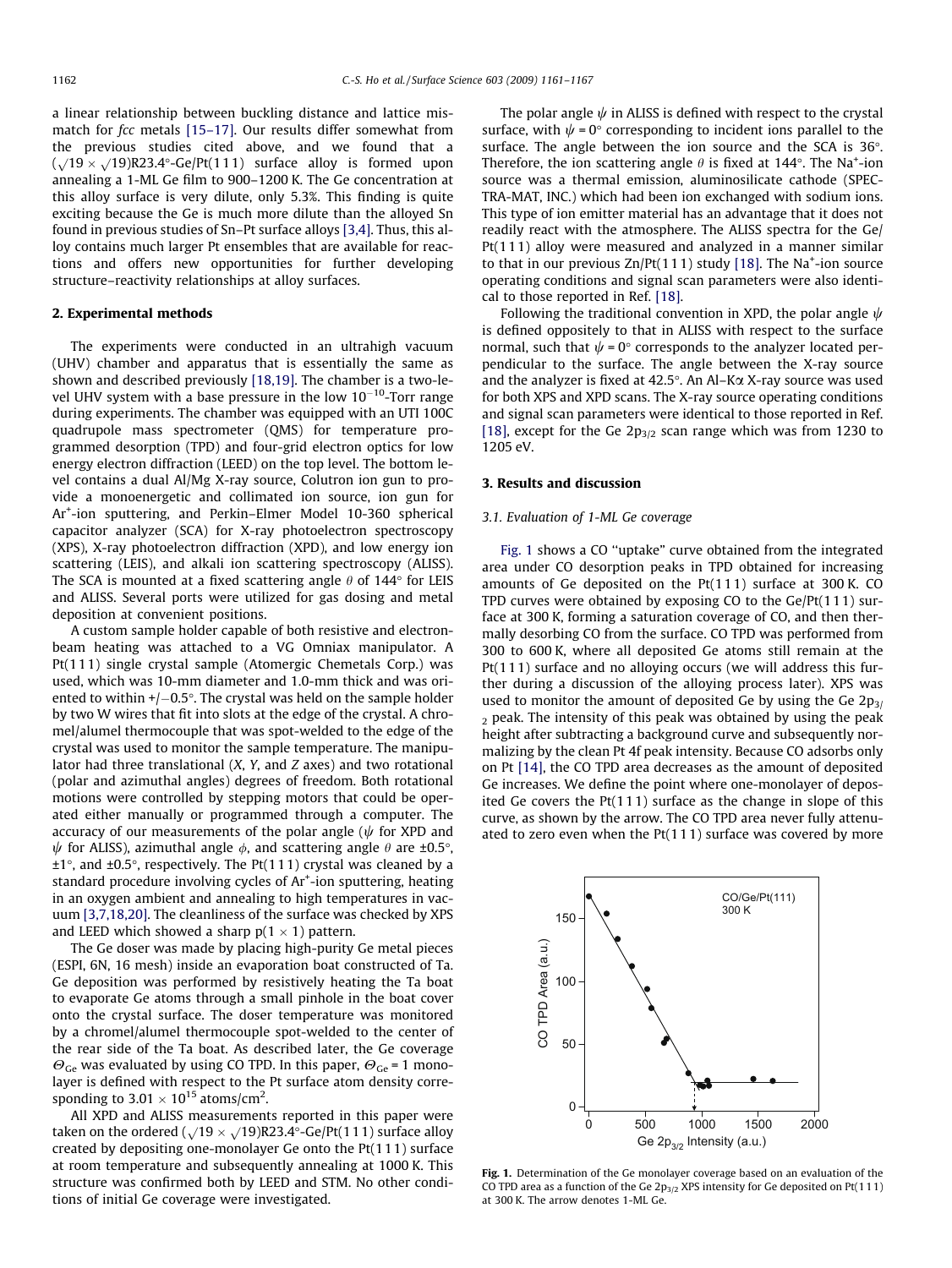than 1-ML Ge atoms. This is attributed to CO desorption from the edge and back of the crystal where no Ge was deposited. The Ge  $2p_{3/2}$ : Pt 4f ratio in XPS ranged from 0 to 0.17 as the amount of Ge deposited increased from zero to 1 ML.

## 3.2. Alloying process

The thermal stability of this Ge monolayer and the alloying process was investigated by varying the annealing temperature subsequent to the deposition of 1-ML Ge on the Pt(111) surface at 300 K. Fig. 2 shows the measured Ge  $2p_{3/2}$  intensity in XPS versus crystal annealing temperature. The Ge intensity did not significantly change between 300 and 800 K, but it did decrease for annealing temperatures between 800 and 900 K. This implies that most of the Ge adlayer remains at the Pt(111) surface until annealing temperatures above 800 K. LEED showed no features, not even the  $1 \times 1$  clean Pt(111) spots, at temperatures at or below 800 K. However, an ordered,  $fcc(111)$ - $\sqrt{19} \times \sqrt{19}$ )R23.4° two-domain pattern was observed after annealing at 900 K. This ordered structure was quite stable thermally, and no changes in the LEED pattern (or in STM images) occurred upon further annealing up to 1200 K. For the sake of brevity, we refer to this surface structure (due to an alloy as established below) as the  $\sqrt{19}$  alloy throughout the rest of this paper.

While the surface unit cell was unchanged, the Ge  $2p_{3/2}$  intensity decreased during heating from 900 to 1200 K. We show later that the Ge concentration in this surface alloy is much lower than the surface Ge concentration before annealing, i.e., one-monolayer. This implies that Ge atoms leave the surface upon heating from 900 to 1200 K, either by desorbing from the surface or diffusing deep into the substrate. XPD and ALISS results presented later show that no Ge atoms exist in the several atomic layers closest to the surface except for the topmost layer after alloying. Because Ge was detected by XPS following Ar<sup>+</sup>-ion bombardment and annealing, and it required several repeated cycles of sputteringannealing to get a clean  $Pt(111)$  surface again, we believe that annealing causes at least a significant amount of Ge atoms to diffuse deep into the bulk. Ge desorption cannot be ruled out because no experiment was performed to detect Ge desorption from the surface during heating. The gradual decrease in the Ge  $2p_{3/2}$  intensity during heating from 900 to 1200 K indicates that Ge atoms gradually diffuse deeper into the crystal and out of the XPS probe depth or desorb as the annealing temperature is increased.



Fig. 2. Ge  $2p_{3/2}$  XPS intensity for a 1-ML Ge film deposited on Pt(111) after annealing to several temperatures. The decrease in the Ge  $2p_{3/2}$  intensity between 800 and 1200 K indicates that alloying takes place within this temperature range.

#### 3.3. LEED and STM

Fig. 3a provides the LEED image observed after annealing onemonolayer Ge on Pt(111) at 1000 K. The circled spots correspond to the  $\textit{fcc}(1\,1\,1)$ -p $(1\times1)$  pattern. A schematic drawing of a fcc(111)-( $\sqrt{19} \times \sqrt{19}$ )R23.4° reciprocal lattice with two-domains [\[21\]](#page-6-0) is shown in Fig. 3b, which precisely accounts for the spot location and symmetry of this LEED image. The unit cells for the two different domains are shown as solid and dashed lines. Fig. 3c is a real-space model for the  $(\sqrt{19} \times \sqrt{19})R23.4^{\circ}$ -Ge/Pt(111) structure assuming a primitive unit cell formed by Ge atoms, with Ge atoms occupying substitutional lattice sites for surface Pt atoms. Two-domains are possible, and the angle between the two unit cells can be calculated to be  $13.2^{\circ}$ . We will show later the ALISS



Fig. 3. (a) Photograph of the LEED image obtained at a beam energy of 70 eV for 1-ML Ge deposited Pt(11 1) at 300 K after annealing to 1000 K. (b) A schematic drawing of a two-domain  $fcc(111)$ -( $\sqrt{19} \times \sqrt{19}$ )R23.4° reciprocal lattice and the associated unit cells. (c) Real-space model proposed for a two-domain  $fcc(111)$ - $(\sqrt{19} \times \sqrt{19})R23.4^{\circ}$  surface alloy.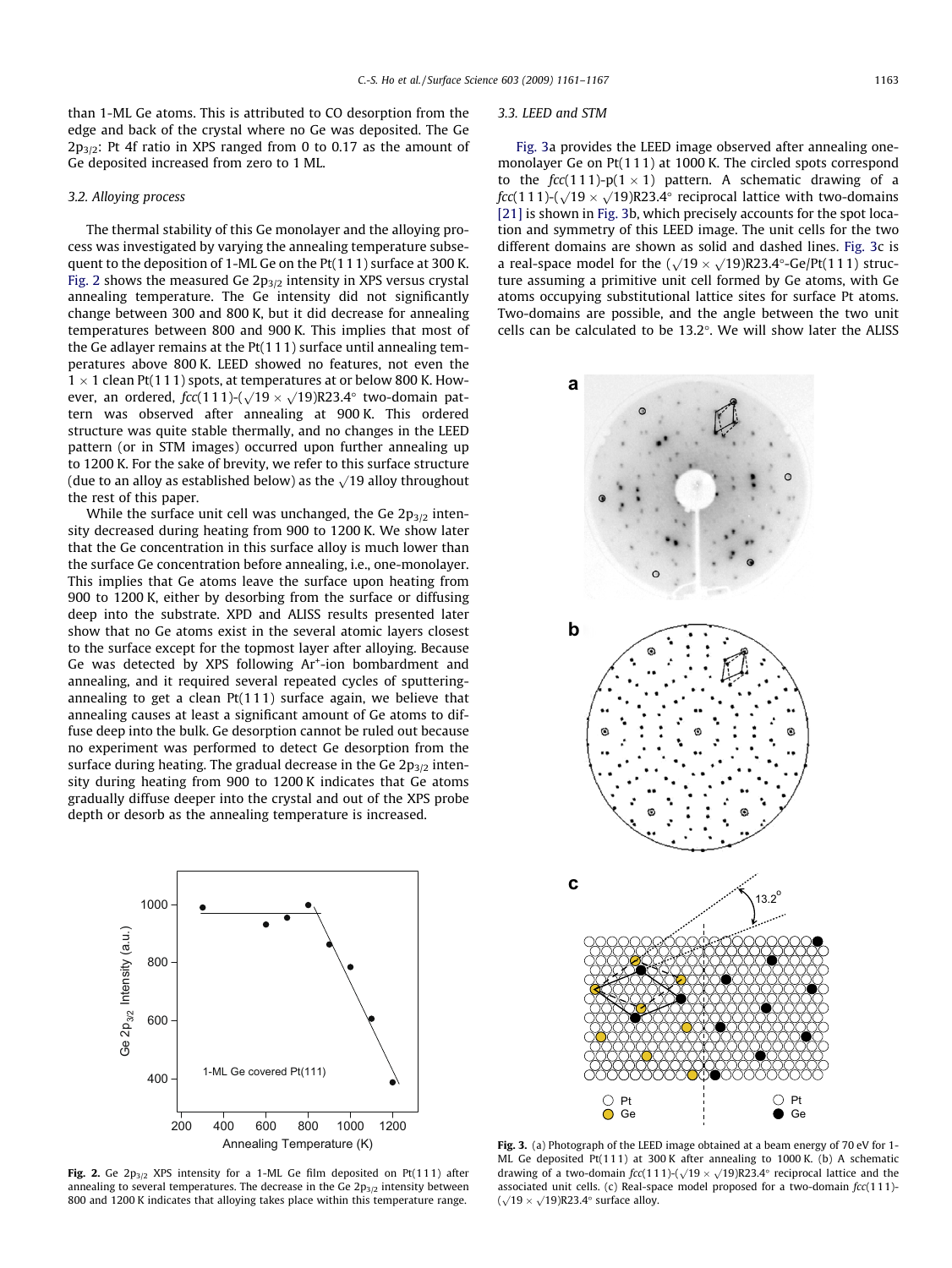<span id="page-3-0"></span>data that establish that this structure is due to incorporated Ge atoms rather than Ge adatoms in the overlayer on Pt(111).

Because the  $(\sqrt{19} \times \sqrt{19})R23.4^{\circ}$  unit cell is such a large structure, it is important to determine if the unit cell is ''primitive", i.e., if there is only one Ge atom within each unit cell. If the unit cell is non-primitive, then the Ge concentration should be (5.3  $\times$  n)% where *n* represents the number of Ge atoms within the unit cell. STM images can greatly aid in the determination of the concentration of Ge at the surface, because of the chemical contrast that exists between Ge and Pt atoms. This contrast arises from the different I–V characteristics between Ge and Pt. Fig. 4a is the STM image obtained after the one-monolayer Ge film on Pt(111) was annealed to 1000 K. Arrows show the main crystallographic directions. Bright spots were observed arranged at the corners of a  $(\sqrt{19} \times \sqrt{19})R23.4^{\circ}$  unit cell. These bright spots are attributed to Ge atoms alloyed at the surface of the Pt(111) crystal. The basis vector length of 12.1 Å for the Ge superstructure is  $\sqrt{19}$  times the unit-vector length of 2.77 Å for Pt. The most direct interpretation of this image is that it corresponds to one Ge atom within each  $\sqrt{19}$ unit cell, and a Ge concentration of 5.3%. ALISS measurements discussed later independently and quantitatively determine that this



is the Ge concentration in the topmost layer of this alloy. This validates our interpretation of the STM image, and we believe that the odd shape of the bright spots is due to tip effects. This Ge concentration also can be used as a reference for calculating concentrations of non-ordered, dilute alloys by comparing the XPS or AES intensities of such surfaces to those from the  $\sqrt{19}$  alloy. This calibration can be used also for alloys other than Ge–Pt, using appropriate sensitivity factors, and this has been done for alloys in the Zn/Pt(111) [\[18\]](#page-6-0) and Cu/Pt(1 11) [\[18\]](#page-6-0) systems.

The STM image in Fig. 4b for this  $\sqrt{19}$  alloy surface shows a large domain boundary between two-domains. The angle between the two lines indicated along the white spots (Ge atoms) in the two-domains is  $13.2^{\circ}$ , identical to the calculated value for the  $fcc(111)-(\sqrt{19} \times \sqrt{19})R23.4^{\circ}$  two-domain structure. This is also consistent with the interpretation of the LEED pattern.

Fig. 4c depicts a real-space model for the  $(\sqrt{19} \times \sqrt{19})R23.4^{\circ}$ Ge/Pt(111) surface alloy which corresponds to the STM image in Fig. 4a. Thus, the 2D structure of this surface appears to be resolved. Now, we discuss additional XPD and ALISS measurements in order to add information about the 3D structure, and specifically address whether the Ge atoms are coplanar with the Pt atoms in the topmost layer.

## 3.4. XPD

Fig. 5a provides XPD polar scans along the  $[-12-1]$  azimuth for a 1-ML Ge film deposited on Pt(111) at 300 K. The Pt 4f polar scan



**Fig. 4.** (a) STM image (15  $\times$  15 nm<sup>2</sup>) of the  $\sqrt{19}$  Ge–Pt(111) surface alloy obtained with  $-200$ -mV sample bias and 0.2-nA tunneling current. The solid line indicates the unit cell of alloyed Ge atoms. (b) STM image (30  $\times$  30 nm<sup>2</sup>) showing twodomains of the  $\sqrt{19}$  Ge–Pt(111) surface alloy obtained using -500-mV sample bias and 0.16-nA tunneling current. (c) Model of the  $(\sqrt{19} \times \sqrt{19})R23.4^{\circ}$ -Ge/Pt(111) surface alloy corresponding to the STM image in (a).

Fig. 5. (a) XPD polar scans along the  $[-12-1]$  azimuth for 1-ML Ge deposited on Pt(111) at 300 K before annealing. (b) XPD polar scans along the  $[-12-1]$  azimuth for 1-ML Ge deposited on Pt(1 11) at 300 K after annealing at 1000 K and forming the  $\sqrt{19}$  alloy.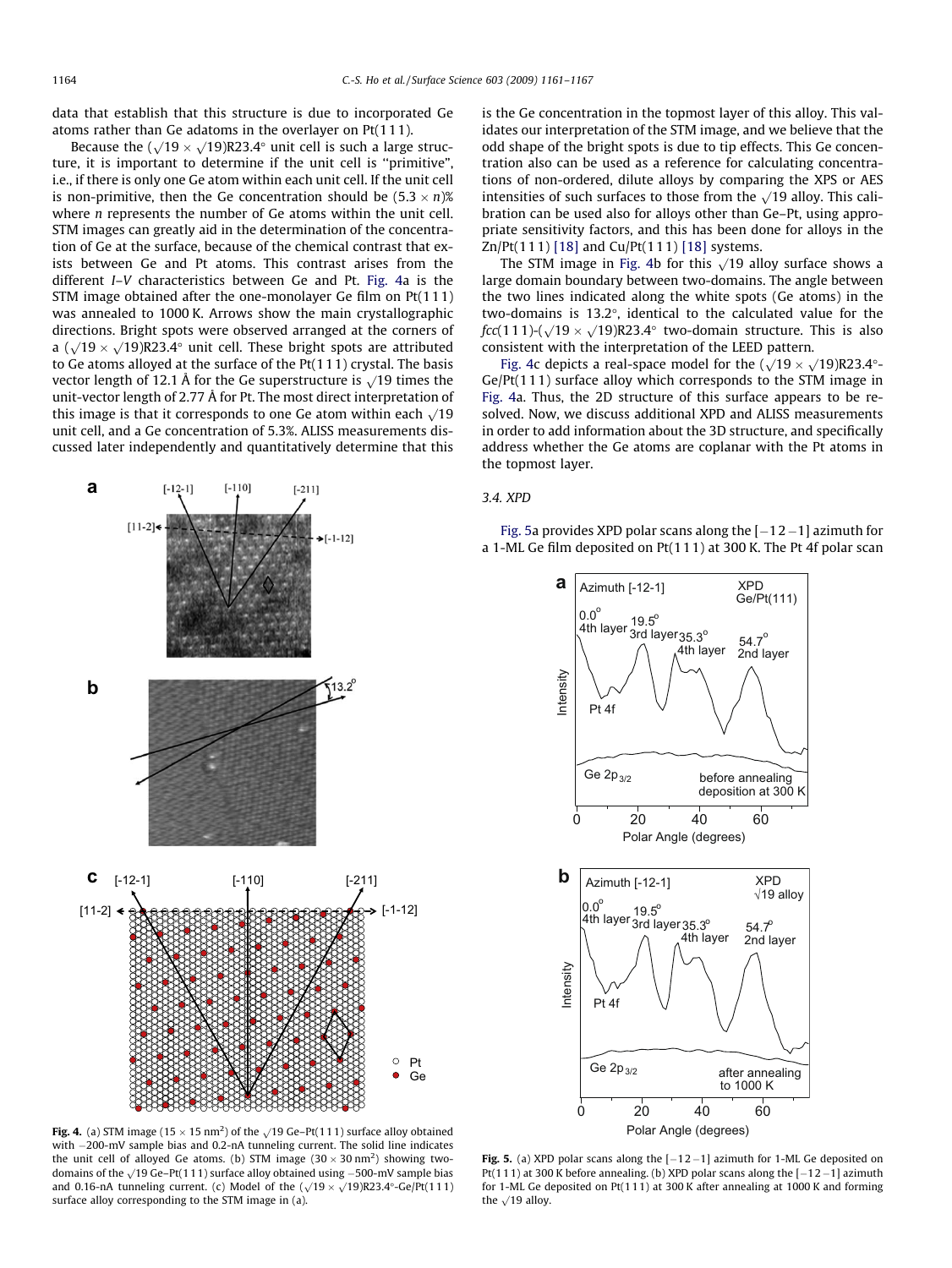has four forward-scattering peaks near  $\psi$  = 0, 19.5, 35.3, and 54.7°. These peaks correspond to specific internuclear directions that define the origin of each peak to contributions from the 4th, 3rd, 4th, and 2nd-layer Pt atoms, respectively [\[18\]](#page-6-0). In the Ge  $2p_{3/2}$  polar scan, the Ge  $2p_{3/2}$  peak in XPS was observed at every polar angle from  $\psi$  = 0°–75°, but with no enhanced diffraction peaks. This establishes that the deposited Ge atoms are located only at the topmost layer. XPD polar scans along the  $[-12-1]$  azimuth for the  $\sqrt{19}$  alloy, formed by annealing this film to 1000 K, are shown in [Fig. 5b](#page-3-0). Both of the Pt 4f and Ge  $2p_{3/2}$  polar scans are similar to the respective scans obtained before annealing. This shows that there is no appreciable amount of Ge in the near-surface atomic layers except for the topmost layer after the  $\sqrt{19}$  alloy is formed. This indicates that excess Ge atoms diffuse into deeper (>4th) layers or desorb when alloying occurs.

## 3.5. ALISS

ALISS is a powerful tool that can be used to measure the threedimensional atomic structure of a single crystal surface. In a large angle scattering, if the incident beam is at a grazing angle, the incident beam can only impact the first atom in a chain along a given direction, and there is no scattering from other atoms in the chain in the first-layer because of the ''shadow cone" effect. Thus, no scattered ions are measured until the incident angle increases to a certain value at which the atoms behind the first atom emerge from the ''shadow cones" [\[4,15,17\]](#page-6-0). That particular angle usually is called the ''critical angle" for the first-layer. Similarly there are critical angles for the deeper layers when the incident angle reaches high values. Accounting for the azimuthal dependence and knowledge of the size of the shadow cone, the scattering can provide a 3D evaluation of distances between atoms in the surface region.

Figs. 6-8 show polar angle scans for 1-keV Na<sup>+</sup>-ions scattered from Pt atoms at the surface of clean Pt(111) and the  $\sqrt{19}$  Ge/ Pt(111) alloy along the  $[-12-1]$ ,  $[-211]$ , and  $[-110]$  azimuths, respectively. The scans from clean Pt(111) and the  $\sqrt{19}$  alloy along the long azimuth  $[-12-1]$  in Fig. 6 are similar. For polar angles  $\psi$ below 10°, there is almost no Pt scattering feature. The peaks near  $20^{\circ}$  are due to first-layer Pt scattering and peaks at a higher angle near 58° are due to second-layer Pt scattering [\[17,18,22\]](#page-6-0). Such shadow cone effects [\[18,23,24\]](#page-6-0) can be used to distinguish between Ge adatoms and Ge atoms incorporated within the top Pt layer. Because the concentration of Ge is very dilute (5.3%) for the  $\sqrt{19}$  alloy, the Pt first-layer scattering peak of the  $\sqrt{19}$  alloy is not very



Fig. 6. Polar angle scans for 1-keV Na<sup>+</sup>-ions scattered from Pt atoms for clean Pt(111) and the  $\sqrt{19}$  alloy along the long azimuth [-12-1].



Fig. 7. Polar angle scans for 1-keV Na<sup>+</sup>-ions scattered from Pt atoms for clean Pt(111) and the  $\sqrt{19}$  alloy along the long azimuth [-211].



Fig. 8. Polar angle scans for 1-keV Na<sup>+</sup>-ions scattered from Pt atoms for clean Pt(111) and the  $\sqrt{19}$  alloy along the short azimuth [-110].

sensitive to the location of the Ge adatoms. As discussed below, the Ge polar angle scans are much more important for determining the alloying geometry of Ge atoms.

The scans shown in Fig. 7 for clean Pt(111) and the  $\sqrt{19}$  alloy along another long azimuthal direction  $[-211]$  are almost unaltered, similar to that along the  $[-12-1]$  direction. The peaks near  $20^{\circ}$  are due to first-layer Pt scattering and peaks at a higher angle near 88° are due to third-layer Pt scattering [\[17,18,22\],](#page-6-0) and there is no second-layer Pt scattering feature. This latter feature enables the  $[-12-1]$  azimuth to be distinguished from the  $[-211]$  azimuth [\[18\]](#page-6-0).

Fig. 8 shows scans for clean Pt(111) and the  $\sqrt{19}$  alloy along the short azimuth  $[-1 1 0]$ . These also show no significant differences between the two scans. However, the lower angle peaks near 29 $\circ$ that originate from first-layer Pt scattering occur at higher polar angle than those along the long azimuths  $[-12-1]$  and  $[-211]$ . The distance between each Pt atom and its nearest neighbor atoms is larger along the long azimuth than along the short azimuth, as shown [Fig. 4](#page-3-0)c. A higher angle ( $\psi$  = 29°) is necessary therefore to let the first-layer atoms emerge out of the shadow cones created by their neighbors along the short azimuth than along the long azimuth  $(\psi = 20^{\circ})$  [\[3,17,18\].](#page-6-0)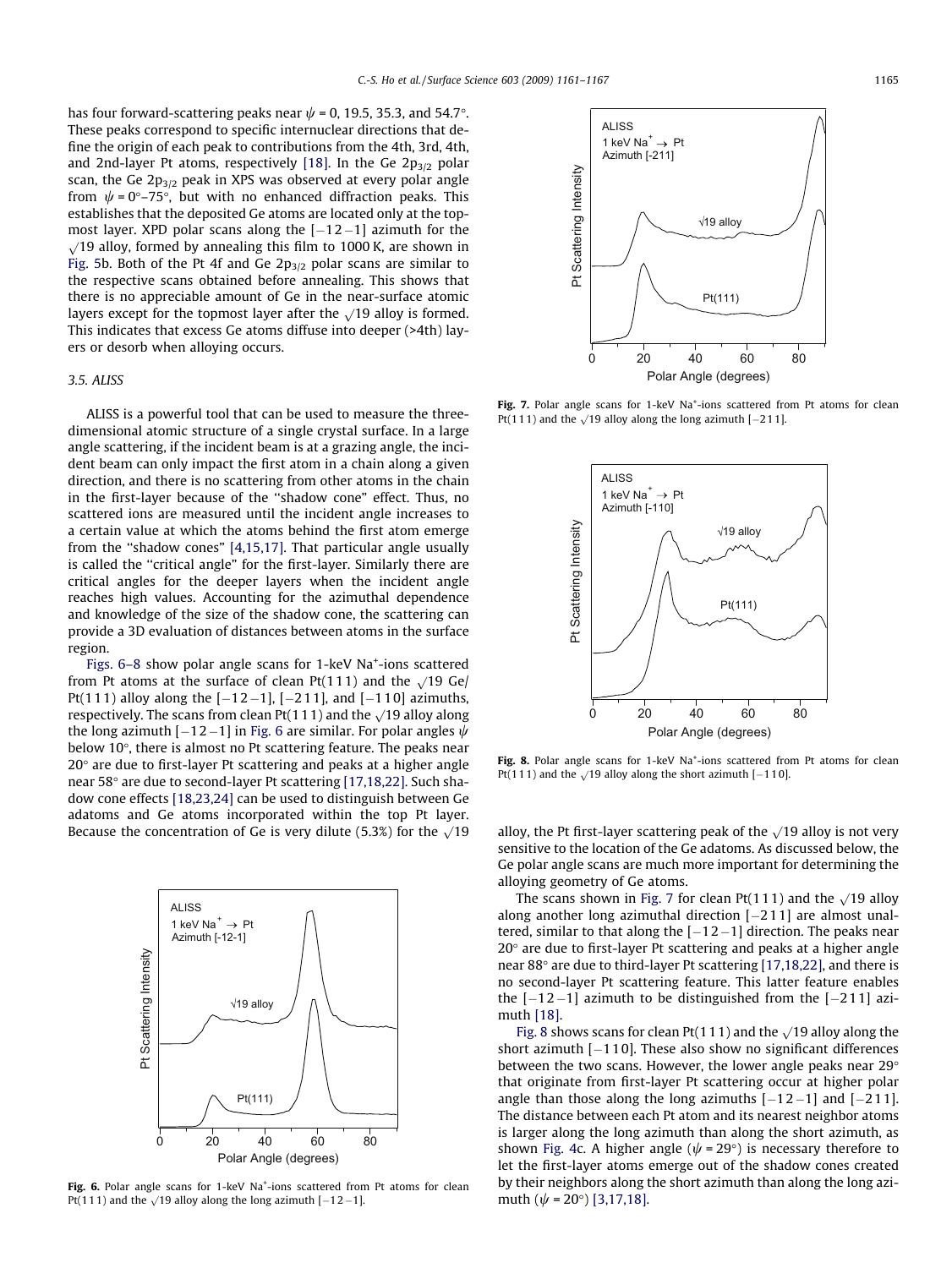Fig. 9 shows polar angle scans for 1-keV Na<sup>+</sup>-ions scattered from Ge atoms for the  $\sqrt{19}$  alloy along the  $[-12-1]$ ,  $[-211]$ , and  $[-110]$  azimuths, respectively. Ge scattering along the  $[-12-1]$ azimuth has the same first-layer enhanced peak position near  $\psi$  = 20° as that for Pt scattering from clean Pt(111) and the  $\sqrt{19}$  alloy. This establishes that Ge atoms replace topmost layer Pt atoms and are incorporated into the Pt surface to form an alloy rather than occupying adatom sites to form an overlayer. If Ge adatoms formed an overlayer, the Ge first-layer enhanced scattering peak would be at a much lower angle. This is because the spacing between a Ge adatom and its nearest neighboring Ge adatom along the  $[-12-1]$  azimuth is very large in a  $\sqrt{19}$  structure which has very dilute Ge concentration of 5.3%. From one Ge atom to the next, there are 18 Pt atoms between them. Similarly, along the  $[-211]$ and the  $[-110]$  azimuths, there are also 18 Pt atoms between one Ge atom and the next. Also, one can notice that along the  $[-12-1]$  azimuth, there is no Ge second-layer scattering feature at 58°, consistent with the conclusion reached from analyzing the Ge  $2p_{3/2}$  XPD polar scans.

Ge first-layer scattering along the  $[-211]$  and  $[-110]$  azimuths is similar to that of Pt first-layer scattering from clean Pt(111) and the  $\sqrt{19}$  alloy. This also supports the conclusion that Ge atoms substitutionally incorporate into the topmost layer of Pt atoms rather than form an overlayer. Ge scattering along the  $[-211]$  azimuth has no third-layer scattering peak near 88°, and this is different from Pt scattering from clean Pt(111) and the  $\sqrt{19}$  alloy. This establishes that Ge in the alloy is not present in the third-layer, confirming the result deduced from the Ge  $2p_{3/2}$  XPD polar scan. Ge forms a single-layer thick, surface alloy with no appreciable concentration of Ge in the second or third-layers of the substrate.

ALISS data can be used to quantitatively determine the Ge concentration in the topmost layer of the alloy. For  $\psi$  = 55°, along the  $[-211]$  azimuth, there is only first-layer scattering observed. Thus, the Ge concentration can be determined using the ion scattering intensities measured for Ge and Pt at these angles for the Ge/ Pt(111) alloy and the following relationship:

$$
C_{\rm Ge} = \frac{I_{\rm Ge}/S_{\rm Ge}}{I_{\rm Ge}/S_{\rm Ce} + I_{\rm Pt}/S_{\rm Pt}}\tag{1}
$$

The sensitivity factors were evaluated using ALISS spectra taken at the same conditions for clean Pt(111) and a thick Ge film (where no Pt scattering was observed). This determined that  $S_{Pt}/S_{Ge} = 1.8$ , and that  $C_{\text{Ge}} = 0.056 \text{ ML}$  for the  $(\sqrt{19} \times \sqrt{19})R23.4^{\circ}$ -Ge/Pt(111) surface alloy.



Fig. 9. Polar angle scans for 1-keV Na<sup>+</sup>-ions scattered from Ge atoms for the  $\sqrt{19}$ alloy along three different azimuths  $[-12-1]$ ,  $[-211]$ , and  $[-110]$ .

## 3.6. Critical angles in ALISS and the buckling distance

The critical angle  $\psi_c$  in an ALISS polar scan is usually defined as that angle which has an intensity of 90% of the scattering peak maximum [\[4,15,17\].](#page-6-0) The first-layer scattering features of Pt (from clean Pt(111) and the  $\sqrt{19}$  alloy) and Ge (from the  $\sqrt{19}$  alloy) along the  $[-211]$  azimuthal direction are shown in Fig. 10. The critical angles  $\psi_c$  are assigned at 18.7, 18.4, and 18.7 $^{\circ}$  for each scan, respectively. These values should be regarded as identical within experimental error. Measurements along the other two azimuthal directions  $[-12-1]$  and  $[-110]$  gave similar results. Comparing these values of the critical angle  $\psi_c$  can determine the relative position of Ge and Pt atoms [\[3,4,15–17,22\]](#page-6-0). In this dilute alloy, all of the Ge atoms are surrounded by Pt atoms and far away from the nearest neighbor Ge atom. Therefore, we can assume that the shadow cones are produced by the scattering from Pt in both Pt and Ge cases. If Ge atoms directly substitute for the Pt atoms in the firstlayer, then the critical angles of Pt and Ge scattering should be the same. Otherwise, if the alloyed Ge atoms were displaced vertically or buckled outward relative to the Pt atoms in the surface plane, the critical angle of the Ge scattering peak would occur at a lower position than that of the Pt scattering peak. Or, if Ge atoms are buckled inward from the Pt surface plane, the critical angle for the Ge scattering peak would be at a higher position than that of the Pt scattering peak. The determination of no significant shift between these two critical angles establishes that the average position of first-layer Ge atoms is coplanar with the Pt(111) surface without any buckling ( $\leq 0.01$  Å). The uncertainty in this measurement is on the order of 0.084 Å for a shift of 1.0 $^{\circ}$  for  $\psi_c$  in the  $[-211]$  azimuth  $[15]$ .

This deviates from our prediction because there is a 12% radius mismatch between Ge and Pt atoms and an inward buckling of Ge atoms in the top Pt atomic layer is predicted [\[15–17\].](#page-6-0) Since the atomic radius of Ge (1.22 Å) is smaller than that of Pt (1.38 Å), perhaps a strain relief is not necessary. Previous observations of a linear relationship between the lattice mismatch and surface



Fig. 10. Polar scans for first-layer Pt scattering features from Pt(111) and the  $\sqrt{19}$ alloy and first-layer Ge scattering from the  $\sqrt{19}$  alloy along the [-211] azimuthal direction. Critical angles  $\psi_c$  were calculated at 90% of the intensity maxima.